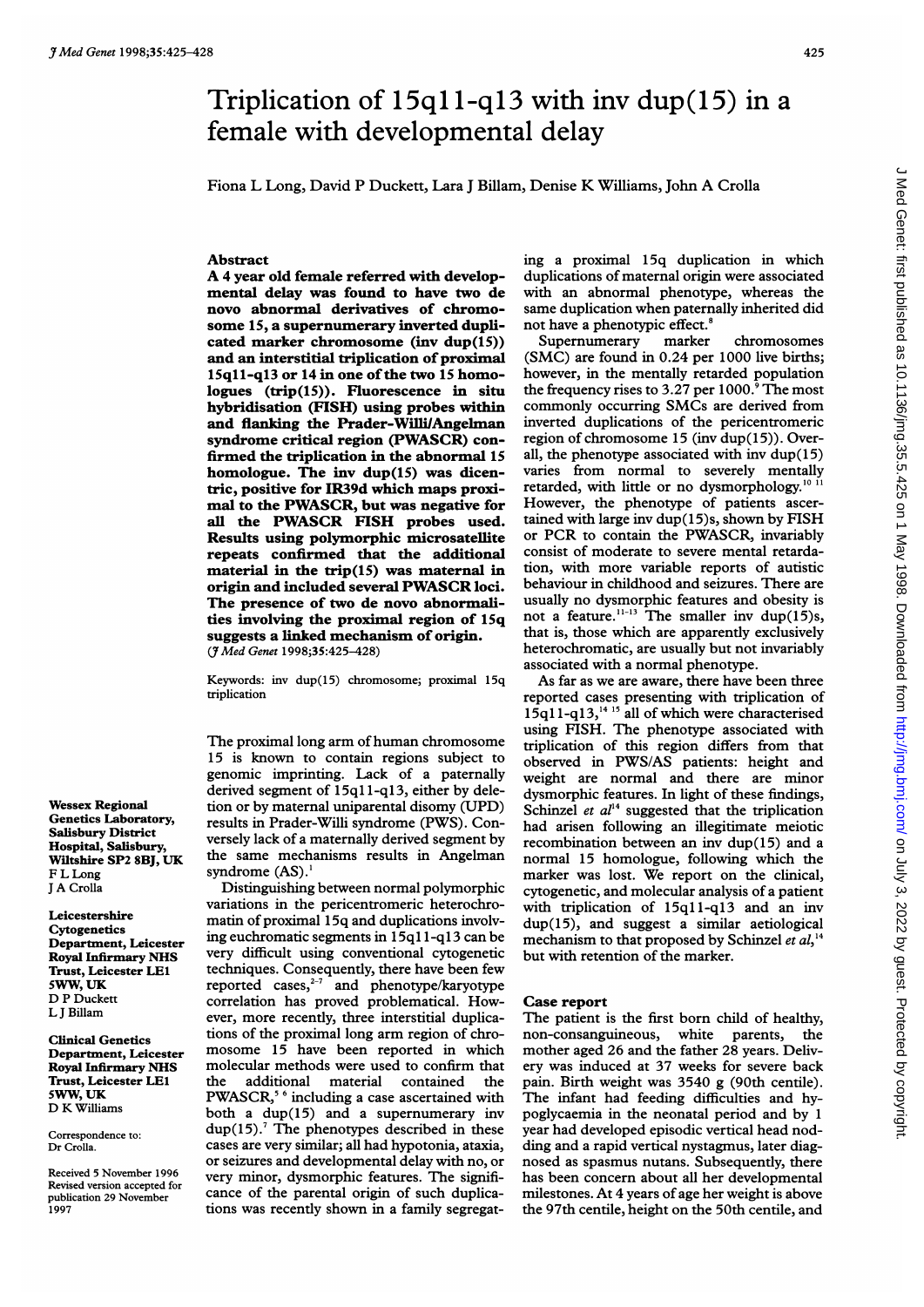

Figure 1 Physical map of 15q11-q13 (not to scale) showing the relative positions of probes<br>and primers used in FISH and PCR analyses.

head circumference on the 75th centile. She is not dysmorphic but has severe learning difficulties. She walks with an unsteady gait, speaks and sings only a handful of words, sometimes with echolalia, is unable to dress herself, requires constant supervision, and attends a special needs school. She has a raised pain threshold, petit mal epilepsy, and is currently being investigated for immunodeficiency as she suffers from cold sores on the right side of her face and is susceptible to wound infections.

## Materials and methods

#### CYTOGENETIC ANALYSIS

Peripheral blood lymphocytes from the patient and both parents were cultured according to standard techniques, followed by staining with GTL, DA/DAPI, CBG, and Ag. Lymphoblastoid cell lines have been established from the patient and her parents and are deposited at the European Cell and Culture Collection, Porton Down, Salisbury, UK (patient DD2586, mother DD2585, father DD2584).<br>The following probes

probes (p=plasmid, c=cosmid, y=YAC), proximal to distal, were nick translated using the manufacturer's protocols (Amersham and Boehringer): p15 (D15Z1 satellite III, 15 short arm), pTRA-20 (D15Z3, 15 centromere), yIR39d (D15S18), c770C6 (D15S542), cD15Sll, c27 (D15S13), a cosmid from SNRPN (Vysis), cE24 (D15S113), yGABRB3, and yCMW1 (D15S24). D15Z1 and pTRA-20 were directly labelled with Fluorogreen (Amersham) and the locus specific probes were labelled with digoxigenin and detected using one layer of antidigoxygenin-TRITC (Boehringer). All probes, including the commercially obtained D15Z1/SNRPN/PML combination, were hybridised for 16 to 18 hours at 37°C, following which slides were stringently washed using a sequential series of  $2 \times$  SSC at room temperature (five minutes), 50% formamide/50%  $2 \times$  SSC, two five minute washes at  $42^{\circ}$ C, and a final  $2 \times$  SSC wash for five minutes at room temperature. The chromosomal DNA was counterstained with 0.05 mg/ml DAPI suspended in an antifade solution (Vectashield, Vector Labs, UK) and examined using a Carl Zeiss Axioskop epifluorescent microscope fitted with Chroma Technology's Pinkel fluorescent No 83 filter series. Images were captured using <sup>a</sup> cooled CCD camera and the data analysed using "Smartcapture" soft-



Long, Duckett, Billam, et al

Figure <sup>2</sup> Partial G banded (GTL) karyotype from the patient. From left to right: inv  $dup(15)$ , trip $(15)$ , and normal 15.

ware (Digital Scientific, Cambridge, UK, now VYSIS). The relative positions of the probes used are shown in fig 1.

# MOLECULAR ANALYSIS

Genomic DNA was extracted from peripheral blood by standard methods.<sup>16</sup> PCR analysis was performed by published techniques using primers which amplify polymorphic microsatellite repeat sequences located on chromosome 15.<sup>17</sup> The loci of the primers used are shown in fig 1. PCR products were separated on <sup>a</sup> 6% polyacrylamide/urea gel and visualised by autoradiography.

# Results

## CYTOGENETIC RESULTS

High resolution conventional chromosome analysis following GTL banding showed <sup>a</sup> female karyotype with 47 chromosomes in all 30 cells examined. One of the 15 homologues had an approximate 15% increase in the length of the long arm with an apparent duplication of bands  $q11-q13$  or 14 and, in addition, all cells contained a bisatellited, dicentric marker chromosome which from initial GTL and DAPI staining was interpreted to be a dicentric inv dup(15) (fig 2). Both parents were karyotypically normal.

The FISH results with probes D15Z1 and pTRA-20 confirmed that the supernumerary marker was a dicentric inv dup(15) and contained two copies of the satellite III proximal 15p and centromeric alphoid sequences. The locus specific probes showed that the inv dup(15) was positive for the most proximal probe (IR39, D15S18, fig 3A) but negative for all the PWASCR probes (fig 3B). The interpretation of the signal distribution on the abnormal 15 homologue showed three distinct signals at D15S18 (fig 3A) and SNRPN (fig 3B) and what could be interpreted as two or three signals at D15S1l, D15S13, GABRB3, and D15S24 (data not shown). Furthermore, the distribution of the signals at D15S18 and SNRPN suggest that the additional material in the abnormal 15 consists of an inverted repeat. Using ISCN  $(1995)^{18}$ nomenclature, the patient's karyotype can be described as:  $47, XX, dup(15)(q11-q13or14)$ , +inv dup(15) de novo.ish trip(15)(pTRA-20+, D15S18+++, D15S542+, D15Sll++(+), D15S13++(+), SNRPN+++, D15S113++(+), GABRB3++(+),  $D15S24++(+)$ , +inv dup (15)(pTRA-20+, D15S18+, D15S542-, pTRA-20+).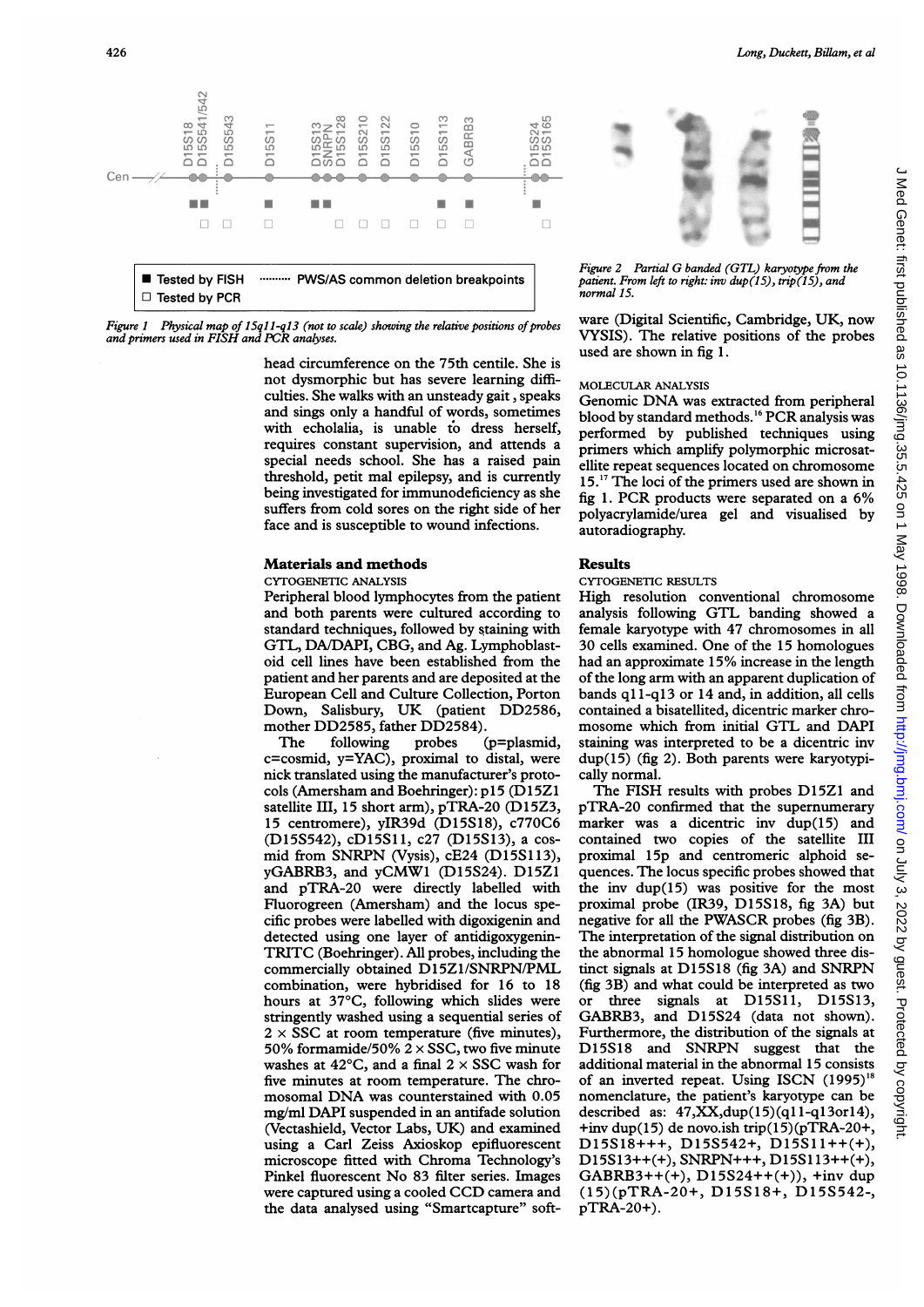

Figure 3 Results of in situ hybridisation. (A) FISH with a YAC from IR39d (D15S18) proximal to the PWASCR and pTRA-20, specific for the 15 centromere. The inv dup(15) proximal to the PWASCR and pTRA-20, specific for the <sup>15</sup> centromere. The inv dup (15) is dicentric (green signal, arrow) and positive for yIR39d (red signal). The abnormal 15 (arrowhead) shows three copies of yIR39d (red signal), two proximal and adjacent with a<br>third, single and more distal. (B) Following hybridisation with the chromosome 15 short<br>arm probe, D15Z1 (green) and SNRPN (red), from negative for SNRPN (arrow). The abnormal <sup>15</sup> has three copies of SNRPN compared with <sup>a</sup> single signal on the normal homologue. In contrast to the result with yIR39d, the signal distribution shows one proximal and two distal but adjacent signals. These results suggest that the triplication includes an inverted repeat. (C) An enlarged view of the abnormal 15 shown in (B) with arrowheads indicating the points of hybridisation with the SNRPN cosmid. (D) Autoradiograph showing the PCR result obtained at D15S122. The distribution of alleles is fully informative for parental origin and confirms that the additional PWASCR euchromatin is maternally derived.

## MOLECULAR RESULTS

The PCR analyses were carried out using CA and tetranucleotide repeat polymorphisms from several loci from within the PWASCR (fig 1). The results at D15S122 (fig 3D), Dl 5S 128, and GABRB3 were fully informative for parental origin and in each case the additional material was maternally derived. Variability both within and between PCR autoradiographs, however, made quantification of the allele (band) intensities too variable for precise estimates of dosage.

## Discussion

Our results show that the additional material from the PWASCR present in the abnormal <sup>15</sup> homologue is maternal in origin and that it results from an interstitial triplication. The absence of PWASCR euchromatin within the inv dup(15) suggests that the trip(15) is responsible for the patient's abnormal phenotype.

In previously reported molecular studies of proximal 15q duplications, $5-7$  the additional

material has also been shown to be maternal in origin and the clinical phenotypes are very similar to that seen in our patient, that is, moderate to severe developmental delay, seizures, ataxia, but no dysmorphism. These abnormalities are also strikingly similar to those seen in patients presenting with inv dup(15)s or other SMC(15)s containing PWASCR euchromatin. In all cases where molecular studies have been undertaken, the origin of the additional material is maternal.<sup>"-13</sup> Thus, the inheritance of additional maternal copies of the PWASCR either by interstitial duplication or triplication or by the presence of an inv dup(15) results in very similar phenotypic effects. More recently, Cook et  $a^{\beta}$  have reported a family in which the maternal transmission of a proximal 15q duplication containing PWASCR euchromatin resulted in two children with features of autism, whereas the carrier mother, who had inherited the same duplication from her father, was phenotypically normal.

In a previous report of triplication of proximal 15q the patient was found to have a selective defect in the antibody response to polysaccharide antigens without associated T cell immunodeficiency.'4 In this context, it is interesting to note that the patient described here is currently being investigated for immunodeficiency.

The presence of two de novo abnormalities involving proximal 15q suggests a linked mechanism of origin. We propose that <sup>a</sup> large inverted duplicated marker 15 originally formed by U type exchange either during <sup>a</sup> premeiotic oogonial mitotic division or during the early prophase of oocyte meiosis, following which an illegitimate recombination occurred between the inv  $dup(15)$  containing the PWASCR and <sup>a</sup> normal <sup>15</sup> homologue. The PWASCR euchromatin from the inv dup(15) was thereby inserted into the <sup>15</sup> homologue giving rise to a chromosome 15 with an interstitial triplication, including an inverted repeat (fig 3) and the small inv dup(15) lacking PWASCR euchromatin.

The postulated mechanism leading to the formation of the two de novo chromosome 15 abnormalities seen in this case was previously described by Schinzel et  $al.^{14}$  In that paper, the authors suggested that the interstitial triplication in their patient had arisen following an illegitimate meiotic recombination between an unstable inv  $dup(15)$  and a normal 15 homologue following which the supernumerary marker was lost. The results presented in this paper add further support to this proposed aetiology for the origin of proximal 15q triplications involving the PWASCR.

This work was supported by grants from Action Research and the Wellcome Trust (JAC). We would like to thank Dr David Ledbetter and Dr Sue Malcolm for providing the PWASCR FISH probes, and Dr A Choo for the gift of the pTRA-20 (D15Z3) 15 centromere specific repeat.

- <sup>1</sup> Knoll JHM, Nicholls RD, Magenis RE, Graham JM Jr, Lalande M, Latt SA. Angelman and Prader-Willi syn- dromes share <sup>a</sup> common chromosome <sup>15</sup> deletion but differ in parental origin of the deletion. Am J Med Genet 1989;32:285-90.
- <sup>2</sup> De France HF, Beemer FA, Ippel PF. Duplication in chromosome 15q in a boy with the Prader-Willi syndrome; fur-<br>ther cytogenetic confusion. *Clin Genet* 1984;26:379-82.